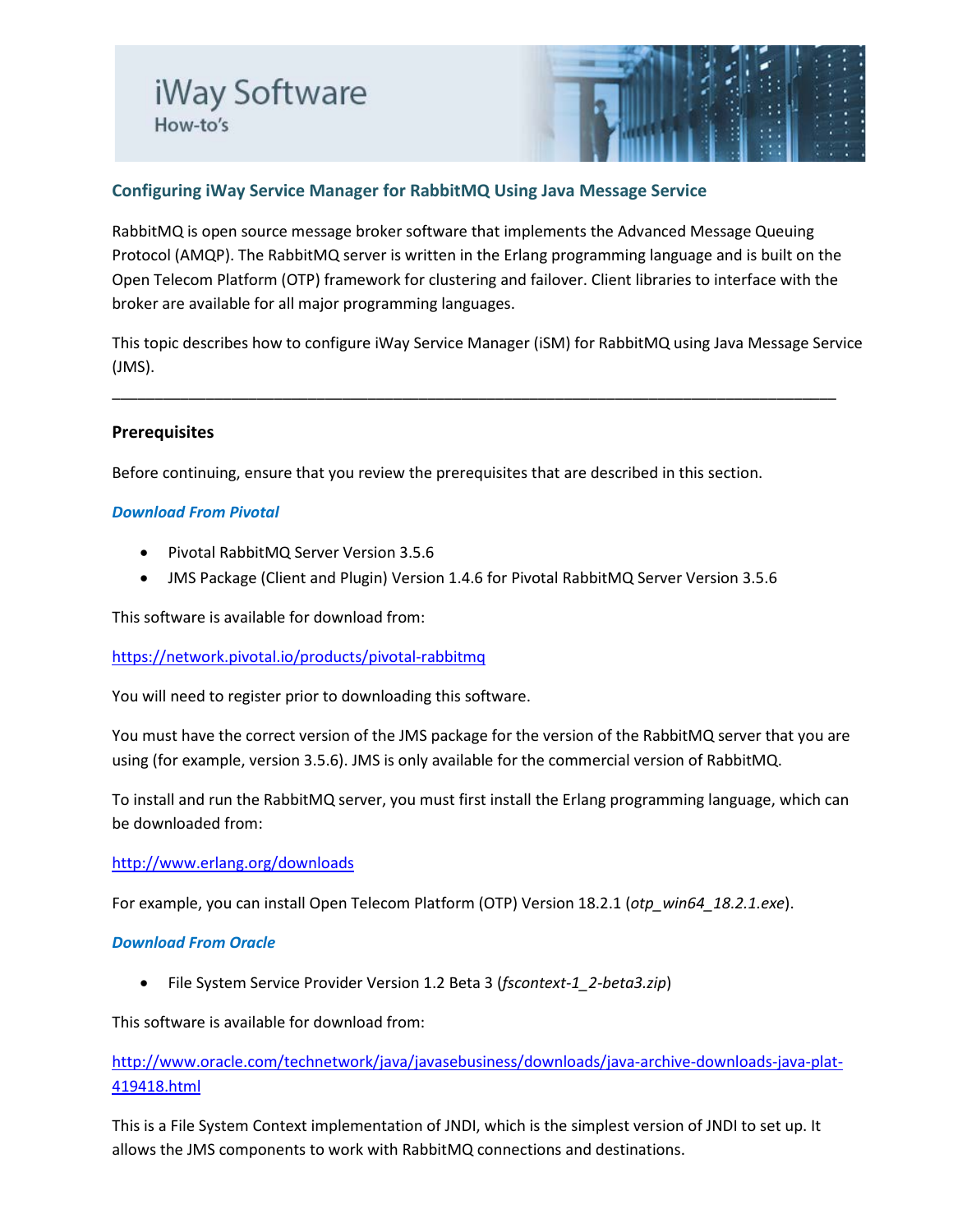### **Installing RabbitMQ Server**

To install the RabbitMQ server:

- 1. Install the Erlang programming language from the package you downloaded, as described in the *Prerequisites* section.
- 2. Install the RabbitMQ server as described in:

[http://rabbitmq.docs.pivotal.io/35/topics/install-getstart.html#install-windows](http://rabbitmq.docs.pivotal.io/35/topics/install-getstart.html%23install-windows)

**Note:** After uninstalling one instance of the RabbitMQ server and installing another instance, you may be unable to start the RabbitMQ server. On Windows, the Event Viewer shows the following message:

*RabbitMQ: Erlang machine stopped instantly (distribution name conflict?). The service is not restarted as OnFail is set to ignore.*

As a workaround, delete the AppData directory (for example, C:\Temp\*AppData*\Roaming\RabbitMQ), as described in:

[https://groups.google.com/forum/#!topic/rabbitmq-users/138RHzzsORU](https://groups.google.com/forum/%23!topic/rabbitmq-users/138RHzzsORU)

3. Deploy the Management plugin as described in the RabbitMQ server installation documentation.

The Management plugin starts the Management console, which informs you about what queues you have and how many messages have been delivered. The Management console can be accessed using the following URL:

### [http://localhost:15672](http://localhost:15672/)

- 4. Log in to the Management console using the following credentials:
	- o **Username:** guest
	- o **Password:** guest

### **Configuring iWay Service Manager**

This section describes how to configure the required components in iWay Service Manager (iSM) for RabbitMQ.

### *JNDI Configuration*

For fscontext JNDI, you must create a bindings file. This is a text file that specifies the classes to load for JMS connections and destinations, and describes the available destinations. The file must always be named using a *.bindings* extension.

You can find a discussion of the JNDI setup for RabbitMQ at:

[http://kaazing.com/doc/jms/4.0/integration-jms/p\\_jms\\_integrate\\_rabbitmq.html.](http://kaazing.com/doc/jms/4.0/integration-jms/p_jms_integrate_rabbitmq.html)

However, your bindings file may contain a few differences as a result of version changes.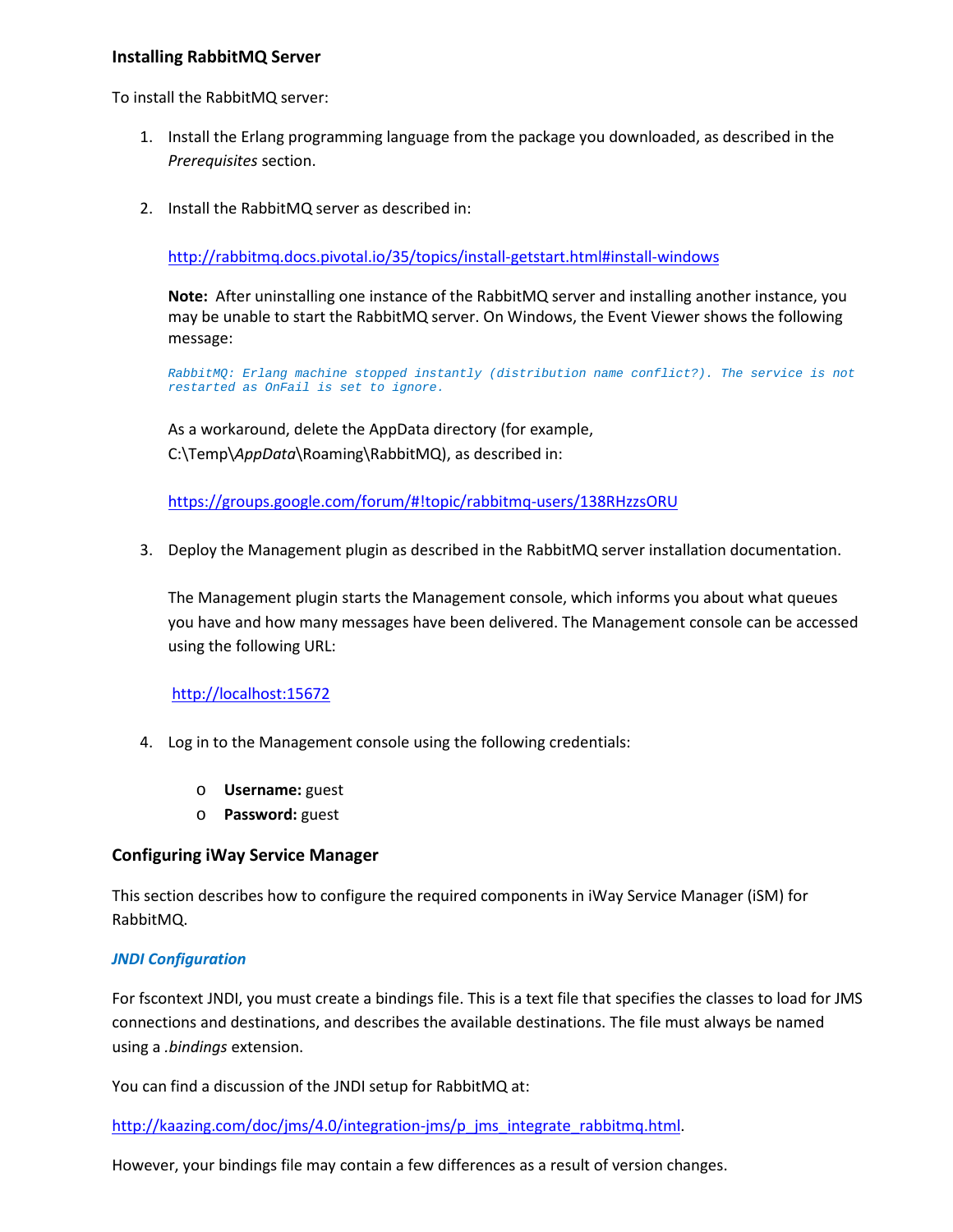#### The following is a valid example that defines two queues (*RequestQ* and *ResponseQ*).

```
ConnectionFactory/ClassName=javax.jms.ConnectionFactory
ConnectionFactory/FactoryName=com.rabbitmq.jms.admin.RMQObjectFactory
```
ConnectionFactory/RefAddr/0/Content=jms/ConnectionFactory ConnectionFactory/RefAddr/0/Type=name ConnectionFactory/RefAddr/0/Encoding=String

```
ConnectionFactory/RefAddr/1/Content=javax.jms.ConnectionFactory
ConnectionFactory/RefAddr/1/Type=type
ConnectionFactory/RefAddr/1/Encoding=String
```
ConnectionFactory/RefAddr/2/Content=com.rabbitmq.jms.admin.RMQObjectFactory ConnectionFactory/RefAddr/2/Type=factory ConnectionFactory/RefAddr/2/Encoding=String

# Change this line accordingly if the broker is not at localhost ConnectionFactory/RefAddr/3/Content=localhost ConnectionFactory/RefAddr/3/Type=host ConnectionFactory/RefAddr/3/Encoding=String

```
RequestQ/ClassName=javax.jms.Queue
RequestQ/FactoryName=com.rabbitmq.jms.admin.RMQObjectFactory
```

```
RequestQ/RefAddr/0/Content=jms/Queue
RequestQ/RefAddr/0/Type=name
RequestQ/RefAddr/0/Encoding=String
```

```
RequestQ/RefAddr/1/Content=javax.jms.Queue
RequestQ/RefAddr/1/Type=type
RequestQ/RefAddr/1/Encoding=String
```
RequestQ/RefAddr/2/Content=com.rabbitmq.jms.admin.RMQObjectFactory RequestQ/RefAddr/2/Type=factory RequestQ/RefAddr/2/Encoding=String

```
RequestQ/RefAddr/3/Content=RequestQ
RequestQ/RefAddr/3/Type=destinationName
RequestQ/RefAddr/3/Encoding=String
```

```
ResponseQ/ClassName=javax.jms.Queue
ResponseQ/FactoryName=com.rabbitmq.jms.admin.RMQObjectFactory
```

```
ResponseQ/RefAddr/0/Content=jms/Queue
ResponseQ/RefAddr/0/Type=name
ResponseQ/RefAddr/0/Encoding=String
```

```
ResponseQ/RefAddr/1/Content=javax.jms.Queue
ResponseQ/RefAddr/1/Type=type
ResponseQ/RefAddr/1/Encoding=String
```
ResponseQ/RefAddr/2/Content=com.rabbitmq.jms.admin.RMQObjectFactory ResponseQ/RefAddr/2/Type=factory ResponseQ/RefAddr/2/Encoding=String

ResponseQ/RefAddr/3/Content=ResponseQ ResponseQ/RefAddr/3/Type=destinationName ResponseQ/RefAddr/3/Encoding=String

**Note:** If you require other queues, you can copy from the above example. Ensure to change the value of *<JNDI queue name>/RefAddr/3/Content* from the original you copied, or else your new definition will point to the same queue in RabbitMQ as the original definition.

Save the bindings file (*.bindings*) in a convenient directory.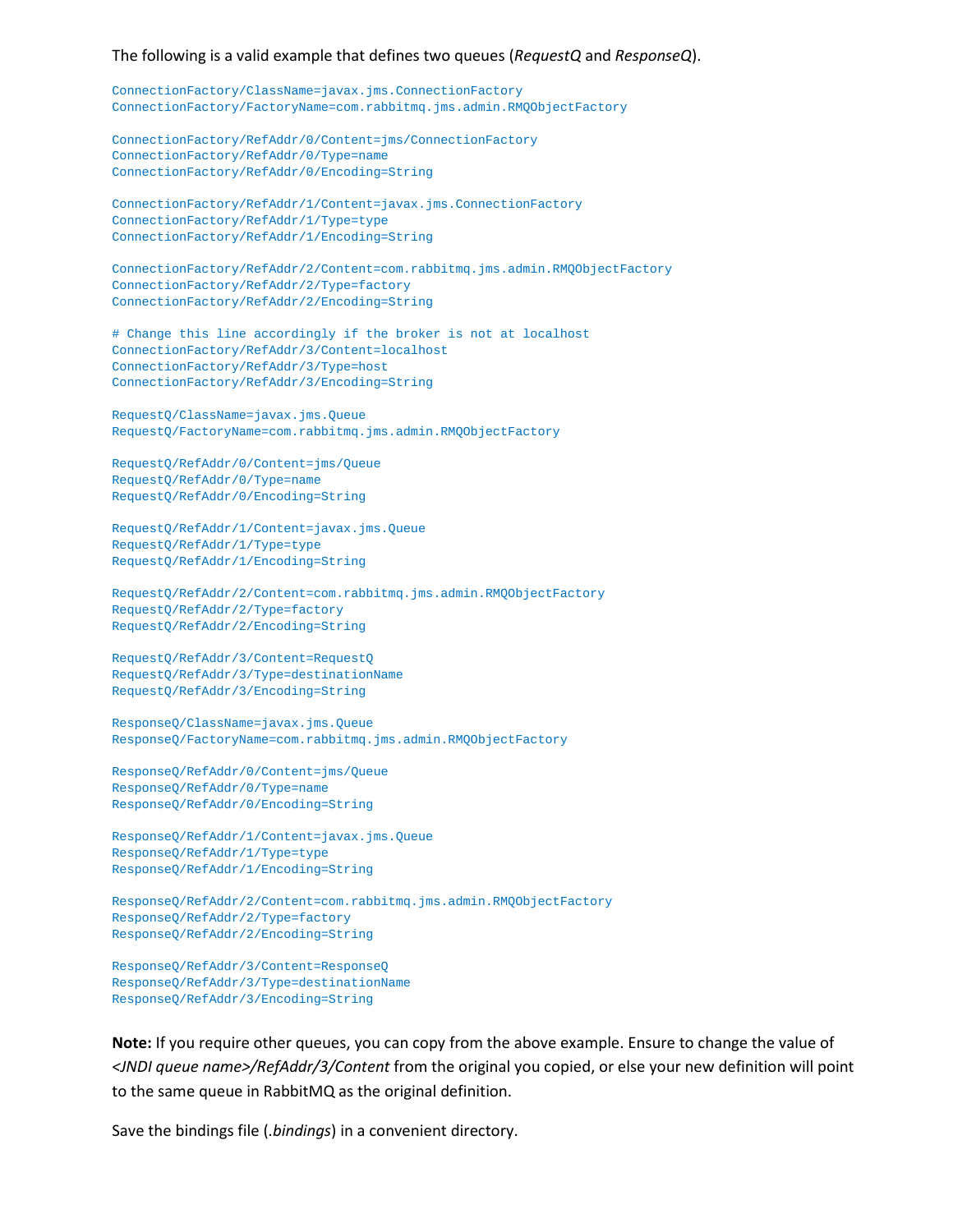### *iSM Classpath Additions*

- 1. From the JMS package (client and plugin) for RabbitMQ server that you downloaded from Pivotal, extract the following .jar files:
	- *rabbitmq-jms-1.4.6.jar*
	- *amqp-client-3.5.6.jar*
	- *geronimo-jms-1.1\_spec-1.1.1.jar*

You can save these .jar files outside of the iWay Service Manager (iSM) directory structure and add them to the iSM classpath using the iSM Administration Console. You can also copy these .jar files to your *<iway\_home>*\lib directory. For example:

## C:\iway7\lib

- 2. From the *fscontext-1\_2-beta3.zip* file that you downloaded from Oracle, extract the following .jar files:
	- *fscontext.jar*
	- *providerutils.jar*

You can save these .jar files outside of the iSM directory structure and add them to the iSM classpath using the iSM Administration Console. You can also copy these .jar files to your *<iway\_home>*\lib directory. For example:

## C:\iway7\lib

3. Restart iSM to make the new libraries available.

### *Configuring the Java Message Service Queue Emit Service*

1. Create a process flow that includes the Java Message Service Queue (JMSQ) Emit Service (com.ibi.agents.XDJMSQEmitAgent).

The following table lists and describes the parameters that you must configure for the JMSQ Emit Service.

| Parameter           | Value                                      | <b>Description</b>               |
|---------------------|--------------------------------------------|----------------------------------|
| Receiver            | <b>RequestQ</b>                            | As defined in the JNDI .bindings |
| Name                |                                            | file.                            |
| Connection          | ConnectionFactory                          | As defined in the JNDI .bindings |
| Factory             |                                            | file.                            |
| <b>JNDI Factory</b> | com.sun.jndi.fscontext.RefFSContextFactory | This value is specified since    |
|                     |                                            | fscontext is being used.         |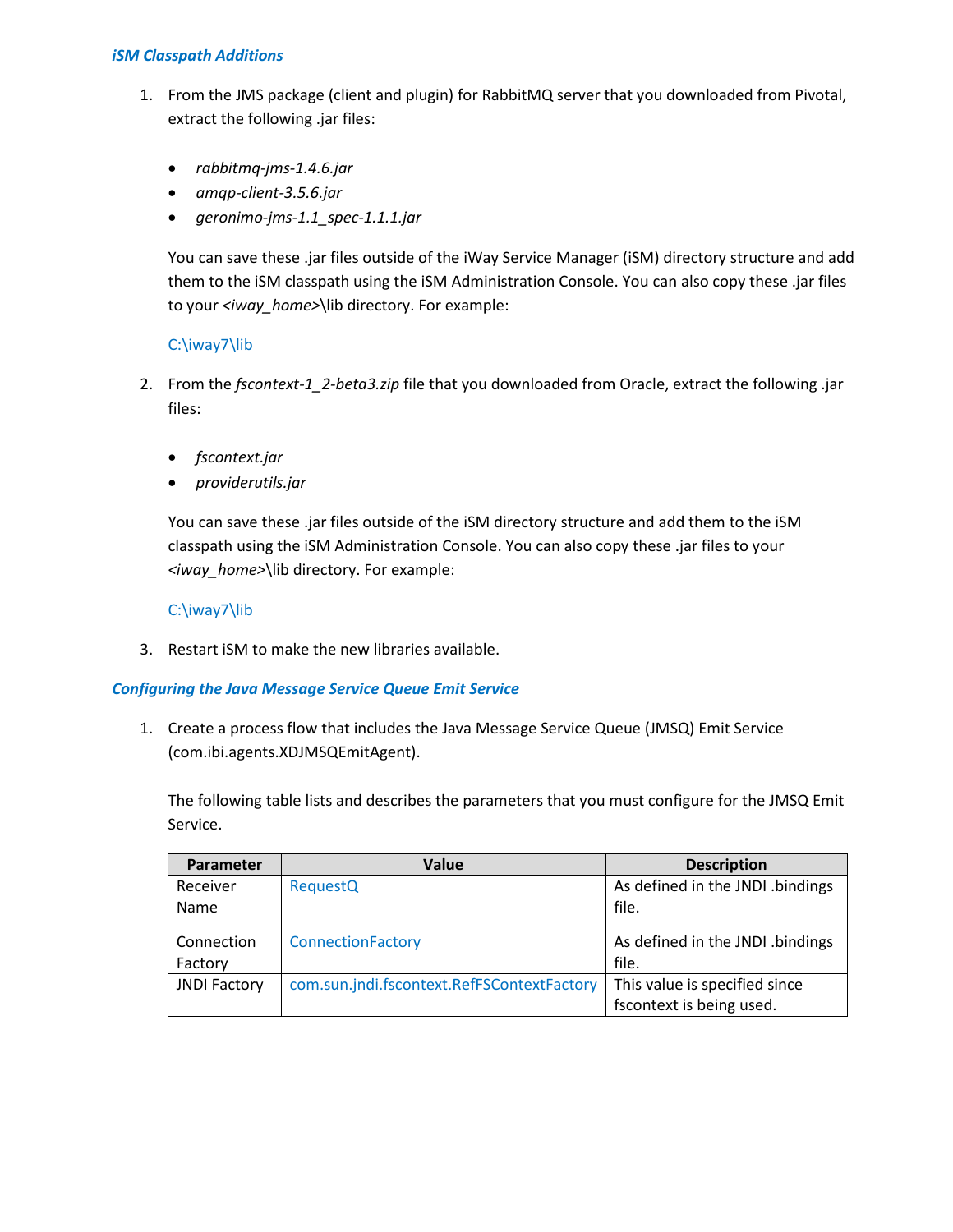| <b>JNDI URL</b>                  | file:/c:/working   | This is a file URL that points to<br>the directory where the<br>bindings file was saved. Note<br>that this value does not point<br>directly to the file, but just to<br>the directory.                                                   |
|----------------------------------|--------------------|------------------------------------------------------------------------------------------------------------------------------------------------------------------------------------------------------------------------------------------|
|                                  |                    | Note: This parameter must use<br>a file URL (for example, c:/). If<br>you do not want to use a file<br>URL, see the JNDI file system<br>documentation (jndi-fs.html)<br>that is included with the<br>fscontext-1_2-beta3.zip<br>package. |
| User                             | guest              | This is the default user ID being<br>used unless you changed the<br>RabbitMQ security settings.                                                                                                                                          |
| Password                         | guest              | This is the default password<br>being used unless you changed<br>the RabbitMQ security settings.                                                                                                                                         |
| Messaging<br>Style               | Queue              |                                                                                                                                                                                                                                          |
| Output<br>Message<br><b>Type</b> | <b>Dynamic</b>     |                                                                                                                                                                                                                                          |
| JMSType                          | <b>TextMessage</b> |                                                                                                                                                                                                                                          |

2. Deploy this process flow to a simple channel.

A simple channel that uses a File Listener is a good strategy to use for testing purposes.

3. Start the channel and drop a simple message that can be picked up by the File Listener.

You can verify that a message has reached the queue using the RabbitMQ Management console.

### *Configuring the Java Message Service Queue Listener*

Configure the Java Message Service Queue (JMSQ) Listener. The following table lists and describes the parameters that you must configure for the JMSQ Listener.

| <b>Parameter</b>          | <b>Value</b>                               | <b>Description</b>                    |
|---------------------------|--------------------------------------------|---------------------------------------|
| <b>Connection Factory</b> | ConnectionFactory                          | As defined in the JNDI .bindings      |
|                           |                                            | file.                                 |
| <b>JNDI Factory</b>       | com.sun.jndi.fscontext.RefFSContextFactory | This value is specified since         |
|                           |                                            | fscontext is being used.              |
| <b>JNDI URL</b>           | file:/c:/working                           | This is a file URL that points to the |
|                           |                                            | directory where the .bindings file    |
|                           |                                            | was saved. Note that this value       |
|                           |                                            | does not point directly to the file,  |
|                           |                                            | but just to the directory.            |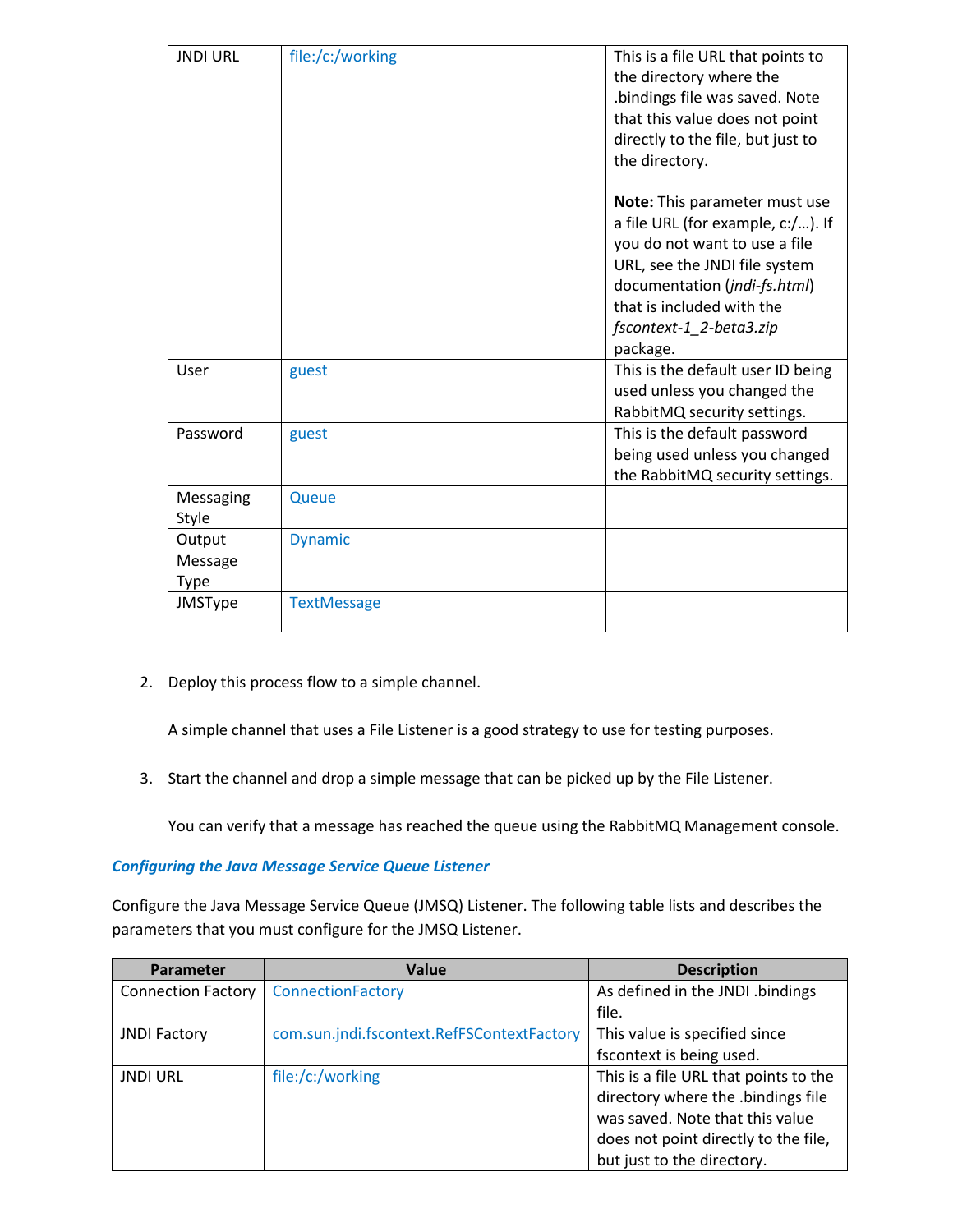|                       |                  | Note: This parameter must use a     |
|-----------------------|------------------|-------------------------------------|
|                       |                  | file URL (for example, c:/). If you |
|                       |                  | do not want to use a file URL, see  |
|                       |                  | the JNDI file system                |
|                       |                  | documentation (jndi-fs.html) that   |
|                       |                  | is included with the fscontext-1 2- |
|                       |                  | beta3.zip package.                  |
| User                  | guest            | This is the default user ID being   |
|                       |                  | used unless you changed the         |
|                       |                  | RabbitMQ security settings.         |
| Password              | guest            | This is the default password being  |
|                       |                  | used unless you changed the         |
|                       |                  | RabbitMQ security settings.         |
| <b>Receiver Name</b>  | <b>RequestQ</b>  | As defined in the JNDI .bindings    |
|                       |                  | file.                               |
| Default Reply         | <b>ResponseQ</b> | As defined in the JNDI .bindings    |
|                       |                  | file.                               |
| Default Output        | Queue            |                                     |
| Style                 |                  |                                     |
| <b>Output Message</b> | <b>Dynamic</b>   |                                     |
| <b>Type</b>           |                  |                                     |

# *Configuring a Process Flow With the File Emit Service*

Create a process flow for the JMSQ Listener that also includes the File Emit Service (com.ibi.agents.XDFileEmitAgent). This will write the messages received by the JMSQ Listener to a directory where you can examine the messages.

The following table lists and describes the parameters that you must configure for the File Emit Service (com.ibi.agents.XDFileEmitAgent).

| Parameter               | Value             | <b>Description</b>                |
|-------------------------|-------------------|-----------------------------------|
| Source of Data          | Blank (no value)  | Determines the source of data to  |
|                         |                   | emit. You can leave this value    |
|                         |                   | blank (no value), so the input of |
|                         |                   | the service is written.           |
| <b>Target Directory</b> | c:\working\f1\out | The target output directory. You  |
|                         |                   | can provide any directory you     |
|                         |                   | choose.                           |
| <b>File Pattern</b>     | fromRMQ_###.out   | The file name pattern.            |
|                         |                   |                                   |
| Return                  | Status (default)  | The status document will be the   |
|                         |                   | output document.                  |

With the configuration that is described in this how-to, you can send a message to your File Listener, which will send it to *RequestQ*. The JMSQ Listener will pick up the message from *RequestQ*, write a copy of the message to a file, and then send the message to *ResponseQ*.

As you send more messages, you will notice that the number of messages on *ResponseQ* increases.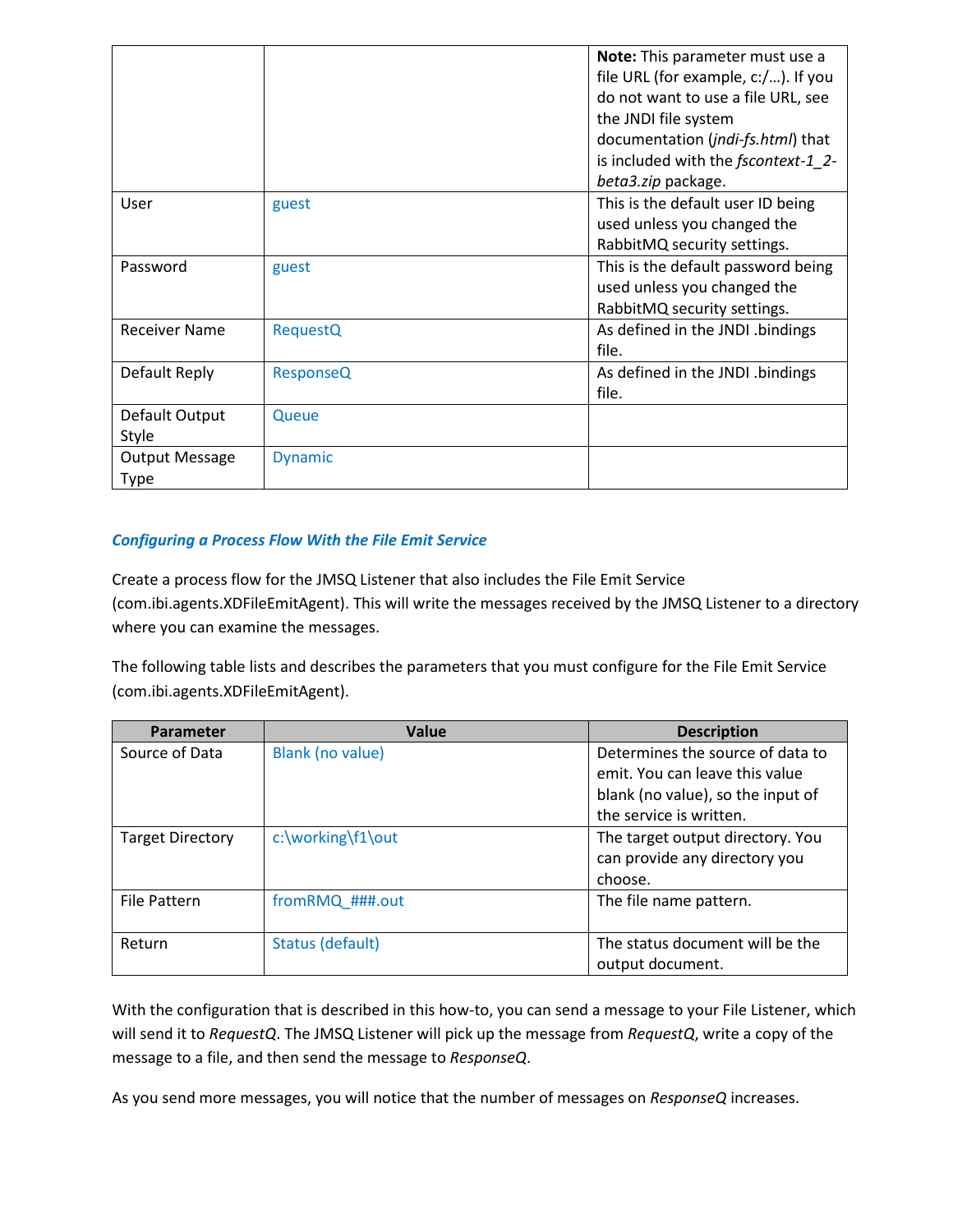# **Working With Rabbit Advanced Message Queuing Protocol (AMQP) Queues**

In RabbitMQ, some common attributes of JMS queues, including message priority, are not supported by default. For example, for priority support, a queue must be created with the *x-max-priority* argument, as described in:

## <https://www.rabbitmq.com/priority.html>

This is also true for queues that specify maximum message length, time to live, and other properties.

With a JNDI binding, as shown in the examples in this how-to, a JMS client cannot connect to a queue that was created with any of those attributes. This happens because of the way an AMQP client declares a destination. The declaration specifies the name of the desired queue, along with any additional attributes required to describe the queue. If no queue with the supplied name exists, then a new queue is created. If a queue with the supplied name does exist, and has the same attributes given in the declaration, then the existing queue is used. However, if the queue exists, but its attributes do not match the declaration, then the broker assumes that the client is trying to modify an existing queue, which is not allowed.

Since a JMS client does not know how to define an AMQP queue, the RabbitMQ JMS connector will declare the destination by name, without any additional attributes. If the existing queue has any such attributes, then the declaration will fail. To avoid this issue, set the *amqp* property of your JMS destination. This informs the RabbitMQ JMS connector that you are trying to connect to an existing RabbitMQ destination and that no declaration is necessary. Along with the *amqp* property, the following settings are required:

- **amqpQueueName**. The name of the queue in RabbitMQ.
- **amqpExchangeName.** The name of the AMQP exchange to which the message should be sent.
- **amqpRoutingKey.** The routing key to send with the message.

To use the default exchange, leave *amqpExchangeName* empty and specify the queue name as *amqpRoutingKey*. The following is an example of the binding for a priority queue in an fscontext .bindings file, using the default exchange:

```
PriorityQ/ClassName=javax.jms.Queue
PriorityQ/FactoryName=com.rabbitmq.jms.admin.RMQObjectFactory
PriorityQ/RefAddr/0/Content=jms/Queue
PriorityQ/RefAddr/0/Type=name
PriorityQ/RefAddr/0/Encoding=String
PriorityQ/RefAddr/1/Content=javax.jms.Queue
PriorityQ/RefAddr/1/Type=type
PriorityQ/RefAddr/1/Encoding=String
PriorityQ/RefAddr/2/Content=com.rabbitmq.jms.admin.RMQObjectFactory
PriorityQ/RefAddr/2/Type=factory
PriorityQ/RefAddr/2/Encoding=String
PriorityQ/RefAddr/3/Content=priorityQ
PriorityQ/RefAddr/3/Type=destinationName
PriorityQ/RefAddr/3/Encoding=String
PriorityQ/RefAddr/4/Content=true
PriorityQ/RefAddr/4/Type=amqp
PriorityQ/RefAddr/4/Encoding=String
PriorityQ/RefAddr/5/Content=priorityQ
PriorityQ/RefAddr/5/Type=amqpQueueName
PriorityQ/RefAddr/5/Encoding=String
PriorityQ/RefAddr/6/Content=
PriorityQ/RefAddr/6/Type=amqpExchangeName
PriorityQ/RefAddr/6/Encoding=String
```